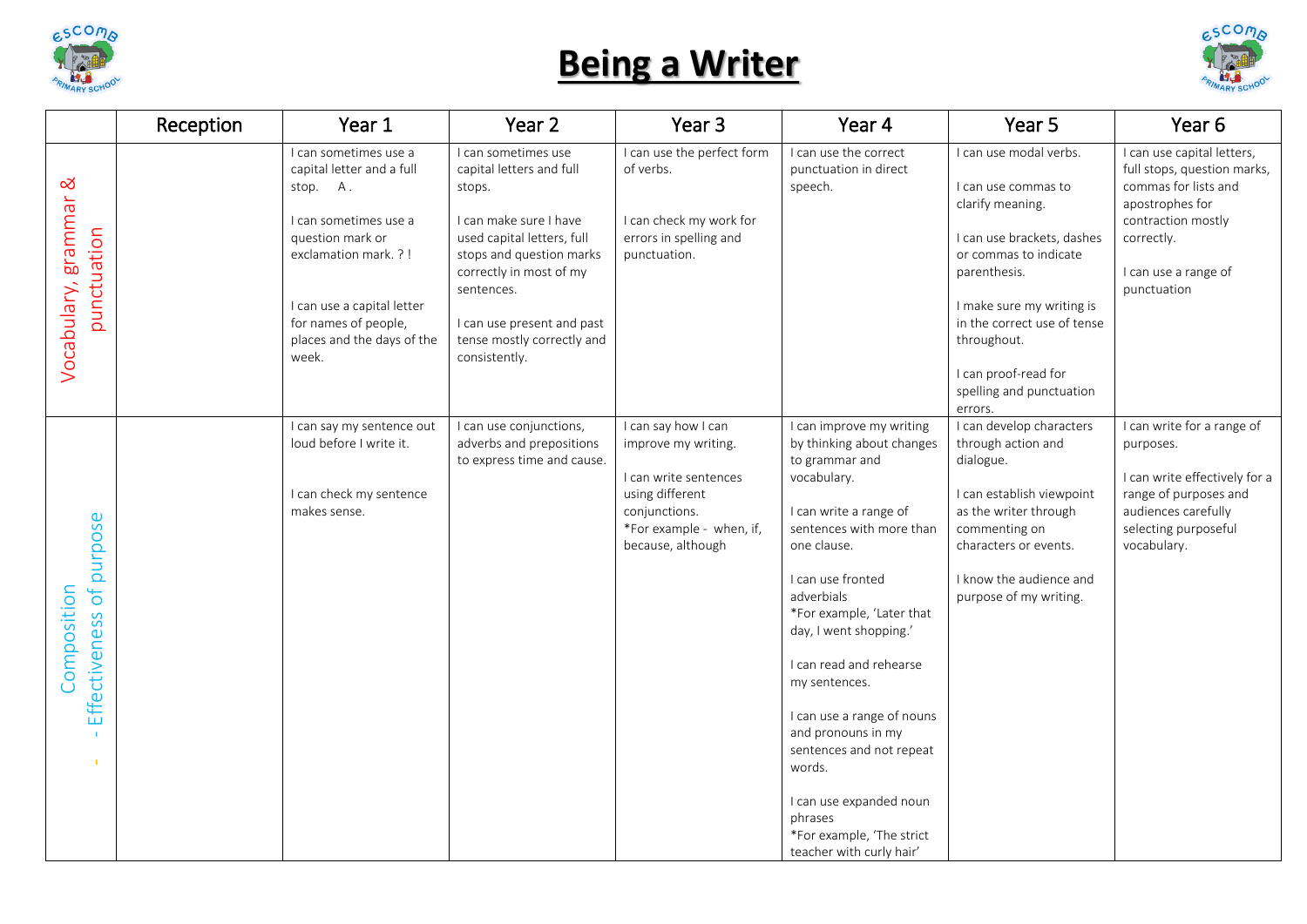|                          | I can write sentences      | I can write about my       | I can write a narrative     | I can write a narrative    | I can start sentences in    | I can use paragraphs to     |
|--------------------------|----------------------------|----------------------------|-----------------------------|----------------------------|-----------------------------|-----------------------------|
|                          | about something I have     | personal experiences.      | with a clear structure,     | with a clear structure,    | different ways.             | organise my ideas.          |
|                          | done.                      |                            | setting, characters and     | setting, characters and    |                             |                             |
|                          |                            | I can write about real     | plot.                       | plot.                      | I can use sentence starters | I can structure my writing  |
|                          | I can put sentences        | events and record them     |                             |                            | to highlight the main idea. | to support the reader       |
|                          | together to write a story. | clearly.                   | I can write a non-narrative | I can open my paragraphs   |                             | *headings, sub-headings,    |
|                          |                            |                            | using headings and          | with topic sentences.      | I know how my grammar       | bullet points               |
|                          |                            | I can use co-ordination    | sub-headings.               |                            | and vocabulary choices      |                             |
|                          | I can use 'and' to join my | conjunctions               |                             | I can use relative clauses | create impact on the        | I can describe settings,    |
|                          | sentences together         | or / and / but             |                             | beginning with who,        | reader.                     | characters and              |
|                          |                            |                            |                             |                            |                             |                             |
| Organisation             |                            |                            |                             | which, where, when,        |                             | atmosphere.                 |
|                          |                            | I can use subordinating    |                             | whose, that                | I can choose vocabulary to  |                             |
|                          |                            | conjunctions               |                             |                            | engage and impact on the    | I can use dialogue to       |
|                          |                            | when / if / that / because |                             |                            | reader.                     | convey character and        |
|                          |                            |                            |                             |                            |                             | advance the action.         |
|                          |                            | I can write sentences that |                             |                            | I can use similes,          |                             |
| $\infty$                 |                            | form a short story.        |                             |                            | metaphors,                  | I can use conjunctions,     |
|                          |                            |                            |                             |                            | personification to create   | adverbials of time and      |
| Composition<br>Structure |                            |                            |                             |                            | effects in my writing.      | place, pronouns,            |
|                          |                            |                            |                             |                            |                             | synonyms within and         |
|                          |                            |                            |                             |                            | I can add well-chosen       | across paragraphs.          |
|                          |                            |                            |                             |                            | detail to interest the      |                             |
|                          |                            |                            |                             |                            | reader.                     | I can use verb tenses       |
|                          |                            |                            |                             |                            |                             | consistently and correctly. |
|                          |                            |                            |                             |                            | I can summarise a           |                             |
|                          |                            |                            |                             |                            | paragraph or event.         |                             |
|                          |                            |                            |                             |                            |                             |                             |
|                          |                            |                            |                             |                            | I can organise my writing   |                             |
|                          |                            |                            |                             |                            | into paragraphs to show     |                             |
|                          |                            |                            |                             |                            | different information or    |                             |
|                          |                            |                            |                             |                            | events.                     |                             |
|                          |                            |                            |                             |                            |                             |                             |
|                          |                            |                            |                             |                            | I can link ideas within my  |                             |
|                          |                            |                            |                             |                            | paragraphs.                 |                             |